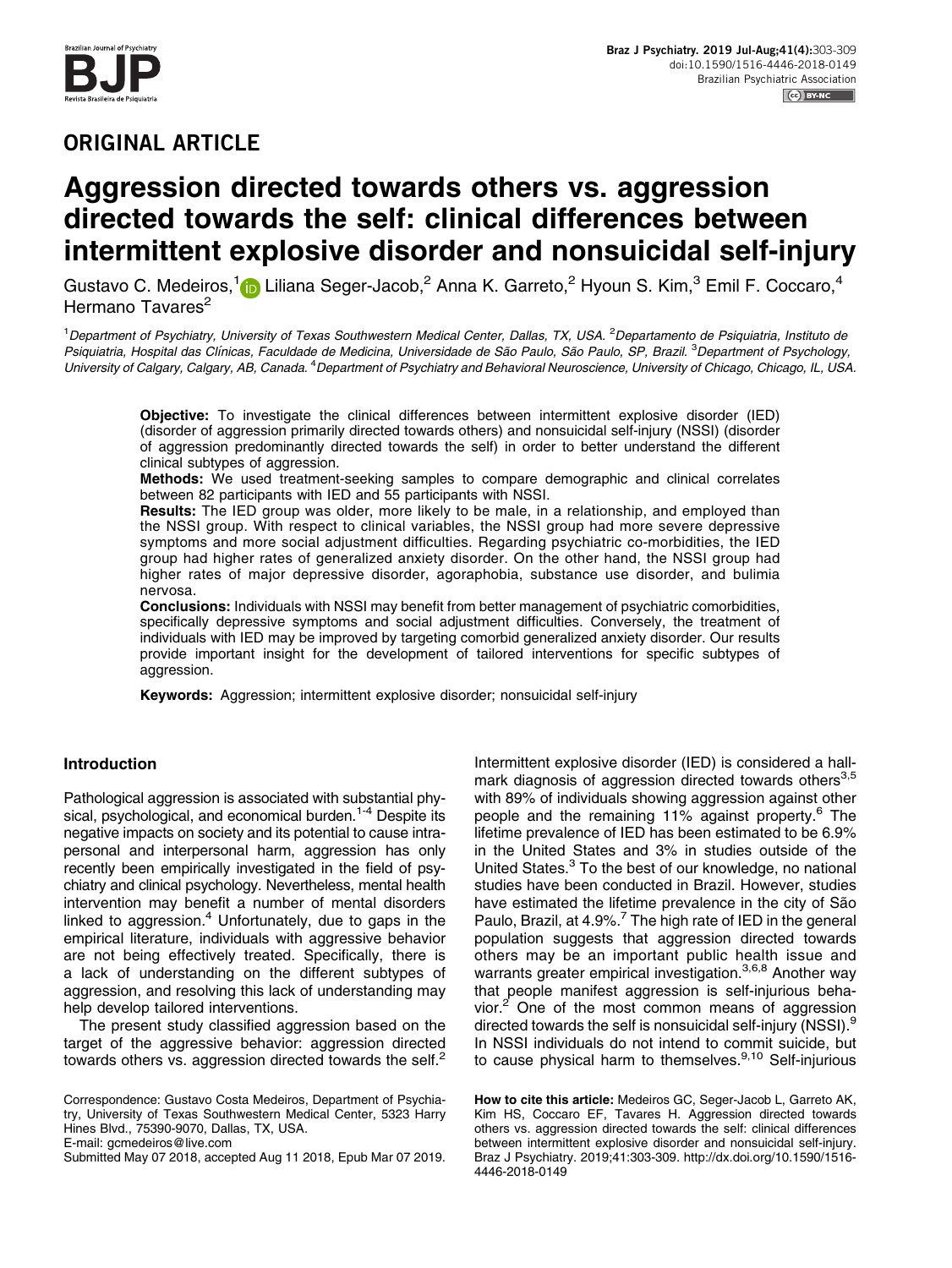behavior is often an attempt to obtain relief from negative feelings or thoughts. $9,10$  NSSI is a common and significant problem[.9-11](#page-5-0) A systematic review of data from Asia, North America, Oceania, and Europe estimated the lifetime pre-valence of NSSI between 5.5 and 17.2%.<sup>[12](#page-5-0)</sup> Although suicide is not the goal of NSSI, previous evidence has suggested that NSSI is a predictor of future suicide attempts and completed suicide.<sup>[11](#page-5-0)</sup> Frequent forms of selfinjury include cutting, scratching, burning, hitting, and scraping.<sup>9,10</sup> Thus, NSSI may be a good representation of the subtype of aggression directed towards the self.

In the present study, we propose that comparing clinical correlates between IED (aggression disorder primarily directed towards others) and NSSI (disorder of aggression predominantly directed towards the self) may provide a better understanding of the different subtypes of aggression. In support of this supposition, the available evidence suggests that IED and NSSI have different demographic and clinical profiles. IED appears to predominantly affect males<sup>6</sup> while NSSI tends to be more prevalent in women.<sup>[10](#page-5-0)</sup> Individuals with IED tend to have higher rates of other externalizing and impulse-control disorders,<sup>6</sup> whereas individuals with NSSI appear to have elevated rates of mood disorders.[12](#page-5-0) While the limited empirical literature provides preliminary evidence of the potential differences between IED and NSSI, no direct investigation of the similarities and differences between IED and NSSI has been conducted. This is a gap in the literature since previous clinical trials have suggested that tailored treatments for specific subtypes of aggressive behaviors may increase treatment efficacy.<sup>13,14</sup> For example, IED-focused cognitive-behavioral psychotherapy that specifically targets cognitive distortions and automatic thoughts related to IED, such as interpreting neutral stimuli as threats, as well as assertiveness training, appears to improve outcomes. Unfortunately, tailored treat-ments for IED are scarce.<sup>[13,14](#page-5-0)</sup> Furthermore, tailored interventions targeting self-aggression (i.e., NSSI) are rare<sup>15,16</sup> and are usually based on treatments for other disorders, including dialectic behavioral therapy, which was developed to treat borderline personality disorder.<sup>[15](#page-5-0)</sup>

In light of these issues, the objective of the present study was to directly investigate the clinical differences between individuals whose aggression is predominantly directed towards others (IED) and individuals whose aggression is primarily directed towards the self (NSSI). To this end, we compared demographics and clinical variables between the two groups. The results of the present study may provide further insight into the differences between IED and NSSI and may aid in the development of tailored interventions based on subtypes of aggression.

# Methods

# **Participants**

The sample consisted of 137 consecutive treatment-seeking patients from the Programa Ambulatorial Integrado dos Transtornos do Impulso (PRO-AMITI), Instituto de Psiquiatria, Hospital das Clínicas, Faculdade de Medicina, Universidade de São Paulo, Brazil, between 2007 and 2013. Recruitment took place during the initial intake interview at PRO-AMITI. During the intake process, patients were informed about the potential study and were invited to participate. They were clearly informed that treatment was not based on participation in the study. Patients who agreed to participate then completed the measures of interest and underwent a semi-structured clinical interview.

The inclusion criteria were as follows: i) a primary diagnosis of IED or NSSI; ii) formal education of at least 5 years; and (iii) age 18 years or older. IED or NSSI were diagnosed through semi-structured clinical interviews by registered and research-trained psychologists and psychiatrists. We used the DSM-IV Structured Clinical Interview  $(SCID)^{17}$  $(SCID)^{17}$  $(SCID)^{17}$  adapted for impulse-control disorders. Since NSSI is not an official diagnosis in the DSM-IV, the criteria were adapted from the Functional Assessment of Self-Mutilation (FASM).<sup>[18](#page-5-0)</sup> A similar approach has been used in previous studies on other impulse-control disor-ders without official DSM-IV criteria.<sup>[19,20](#page-5-0)</sup> We excluded individuals: i) who had both IED and NSSI; ii) presented with psychotic symptoms; iii) required emergency care; or iv) refused to participate in the study. Three individuals met the diagnostic criteria for both IED and NSSI. Due to the small sample size, we were unable to conduct robust statistical analyses in individuals with both disorders, and thus they were excluded from the final analyses.

# Measures

#### **Demographics**

We assessed the sample for age (in years), gender, ethnicity, marital status, educational level (in years of formal education), and professional status.

#### Clinical variables

The 75-item Buss-Durkee Hostility Inventory was used to evaluate aggressive/hostile behavior. The self-report questionnaire is divided in eight sub-factors: assault (10 items), irritability (11 items), indirect hostility (nine items), resentment (eight items), negativism (five items), guilt (nine items), suspicion (10 items), and verbal hostility (13 items). In addition to subscale scores, the factors can be summed to provide a total score.<sup>[21](#page-5-0)</sup> The Buss-Durkee Hostility Inventory has demonstrated good internal consistency (Cronbach's alpha between 0.72 and 0.79), test-retest reliability (stability coefficients between .64 and .82), and convergent validity (correlation coefficients between 0.40 and 0.70 for measurements of aggression/ hostility/anger).<sup>[21](#page-5-0)</sup>

Impulsivity was investigated with the widely-used Barratt Impulsiveness Scale (BIS-11).<sup>[22](#page-5-0)</sup> This self-report questionnaire assesses three components of impulsivity: 1) motor; 2) attentional; and 3) lack of planning. $22$  The BIS-11 has high internal consistency (Cronbach's alpha between  $0.79$  and  $0.82$ ).<sup>[22](#page-5-0)</sup> The scale was translated to Brazilian Portuguese by Malloy-Diniz et al.<sup>[23](#page-5-0)</sup> and the translated version showed satisfactory psychometric properties, including high correlations with the English version.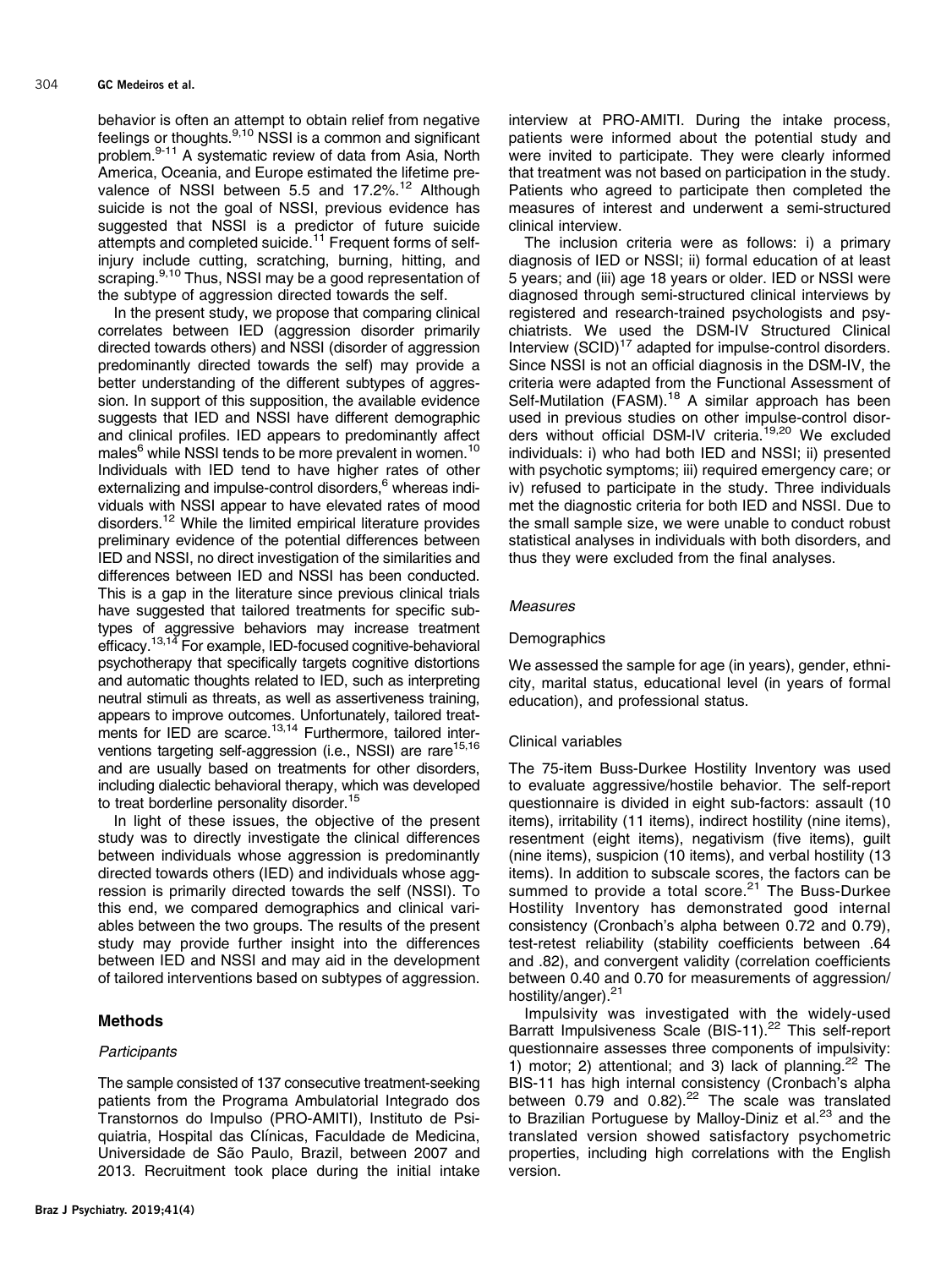Impairments in social adjustment was assessed using the Social Adjustment Scale (self-report), a 42-item inventory that evaluates participants' adjustment in seven areas: work, social and leisure activities, relationship with extended family, marital role, parental role, membership in the family unit, and economic situation. $24$  Each item is scored on a 5-point scale in which higher scores indicate greater impairment  $(1 = normal functioning; 5 = severe$ maladjustment).[24](#page-5-0) The Social Adjustment Scale was validated for Brazilian Portuguese by Gorenstein et al.<sup>25</sup> The translated version could discriminate between psychiatric patients and individuals without mental disorders, and has been shown to be useful in outcome studies.

Depressive symptoms were assessed using the Beck Depression Inventory (BDI). This self-report instrument consists of 21 items evaluating depressive symptoms in the last 7 days and is one of the most widely used selfreport measures of depression.<sup>26</sup> The total score ranges from 0 to 63, with higher scores indicating more severe depressive symptoms.[26](#page-5-0) It was adapted to Brazilian Portuguese and validated by Gorenstein & Andrade.<sup>[27](#page-5-0)</sup>

Current prevalence of psychiatric comorbidities was assessed with the Mini International Neuropsychiatric Interview (MINI), a widely-used brief semi-structured interview that assess psychiatric disorders using DSM-IV criteria[.28](#page-5-0) The MINI has demonstrated reliable diagnoses compared to the Composite International Diagnostic Interview,<sup>28</sup> and the Brazilian Portuguese of the MINI has also demonstrated satisfactory reliability.<sup>29,30</sup>

#### Statistical analysis

The two groups (IED and NSSI) were compared on demographic characteristics, clinical variables, and psychiatric comorbidities. Categorical variables were evaluated using chi-square tests. Fisher's exact test was used when cell counts were less than five. Student's t-tests were used for normally distributed continuous variables, and Mann-Whitney's U-tests were used for non-normally distributed continuous variables.

#### **Ethics**

This study was approved by the ethics committee of Hospital das Clínicas, Universidade de São Paulo. Written informed consent was obtained from all participants. The study protocol followed Declaration of Helsinki guidelines for human experiments.

#### **Results**

In terms of demographic characteristics, the IED group was older, more likely to be male, in a relationship, and employed (Table 1).

Regarding the clinical variables, the IED group scored higher on the Buss-Durkee Hostility Inventory than the NSSI group. Not surprisingly, individuals with IED reported higher levels of aggression directed towards others, such as verbal hostility and assault. Conversely, the NSSI group had more severe depressive symptoms, higher BIS total scores, as well as greater social adjustment difficulties. Regarding co-occurring psychiatric disorders, the IED group had higher rates of generalized anxiety disorder (GAD). On the other hand, the NSSI group had higher rates of major depressive disorder (MDD), agoraphobia, substance use disorder, and bulimia nervosa ([Table 2\)](#page-3-0).

#### **Discussion**

The present study is, to our knowledge, the first to directly investigate the clinical differences between individuals with aggressive behavior primarily directed towards others

| Clinical variables      | Participants with IED (n=82) |             |        | Participants with NSSI (n=55) |           |        |                     |         |
|-------------------------|------------------------------|-------------|--------|-------------------------------|-----------|--------|---------------------|---------|
|                         | $n (\%)$                     | Mean (SD)   | Median | $n (\%)$                      | Mean (SD) | Median | Test                | p       |
| Age                     |                              | 42.2 (12.1) | 41.0   |                               | 28.2(9.5) | 27.0   | $U = 736.5$         | < 0.001 |
| Gender                  |                              |             |        |                               |           |        |                     |         |
| Male                    | 67 (81.7)                    |             |        | 8(14.5)                       |           |        | $U = 918.5$         | < 0.001 |
| Female                  | 15 (18.3)                    | 9.4(1.6)    | 10.0   | 47 (85.5)                     | 8.1(2.2)  | 8.0    | $U = 1.063.5$       |         |
| Ethnicity               |                              |             |        |                               |           |        | $\chi^2 = 1.308$    | 0.253   |
| Caucasian               | 56 (68.3)                    |             |        | 41 (77.4)                     |           |        |                     |         |
| Non-Caucasian           | 26 (31.7)                    |             |        | 12 (22.6)                     |           |        |                     |         |
| <b>Marital status</b>   |                              |             |        |                               |           |        | $\gamma^2 = 16.669$ | < 0.001 |
| With partner            | 49 (60.5)                    |             |        | 13 (24.5)                     |           |        |                     |         |
| Without partner         | 32 (39.5)                    |             |        | 40 (75.5)                     |           |        |                     |         |
| Years of education      |                              | 14.4(3.7)   | 15.0   |                               | 13.2(3.5) | 13.0   | $U = 1.615.0$       | 0.059   |
| Professional status     |                              |             |        |                               |           |        | $\gamma^2$ = 13.245 | < 0.001 |
| Working and/or studying | 62 (76.5)                    |             |        | 21(44.7)                      |           |        |                     |         |
| Unemployed              | 19 (23.5)                    |             |        | 26 (55.3)                     |           |        |                     |         |

 $=$  chi-square; IED = intermittent explosive disorder; NSSI = nonsuicidal self-injury; SD = standard deviation;  $U =$  Mann-Whitney U.  $\chi$  = cm-square, i.e. = intermittent explosive disorder, i.e. i. i.e.  $\chi$  = i.e.  $\chi$ ,  $\chi$ ,  $\chi$  =  $\chi$  =  $\chi$ ,  $\chi$ ,  $\chi$  =  $\chi$  =  $\chi$ ,  $\chi$  =  $\chi$  =  $\chi$ ,  $\chi$  =  $\chi$  =  $\chi$ ,  $\chi$  =  $\chi$  =  $\chi$  =  $\chi$  =  $\chi$  =  $\chi$  ethnicity (n=135), marital status (n=134), years of education (n=131) and professional status (n=128). Bold font indicates statistical significance ( $p < 0.05$ ).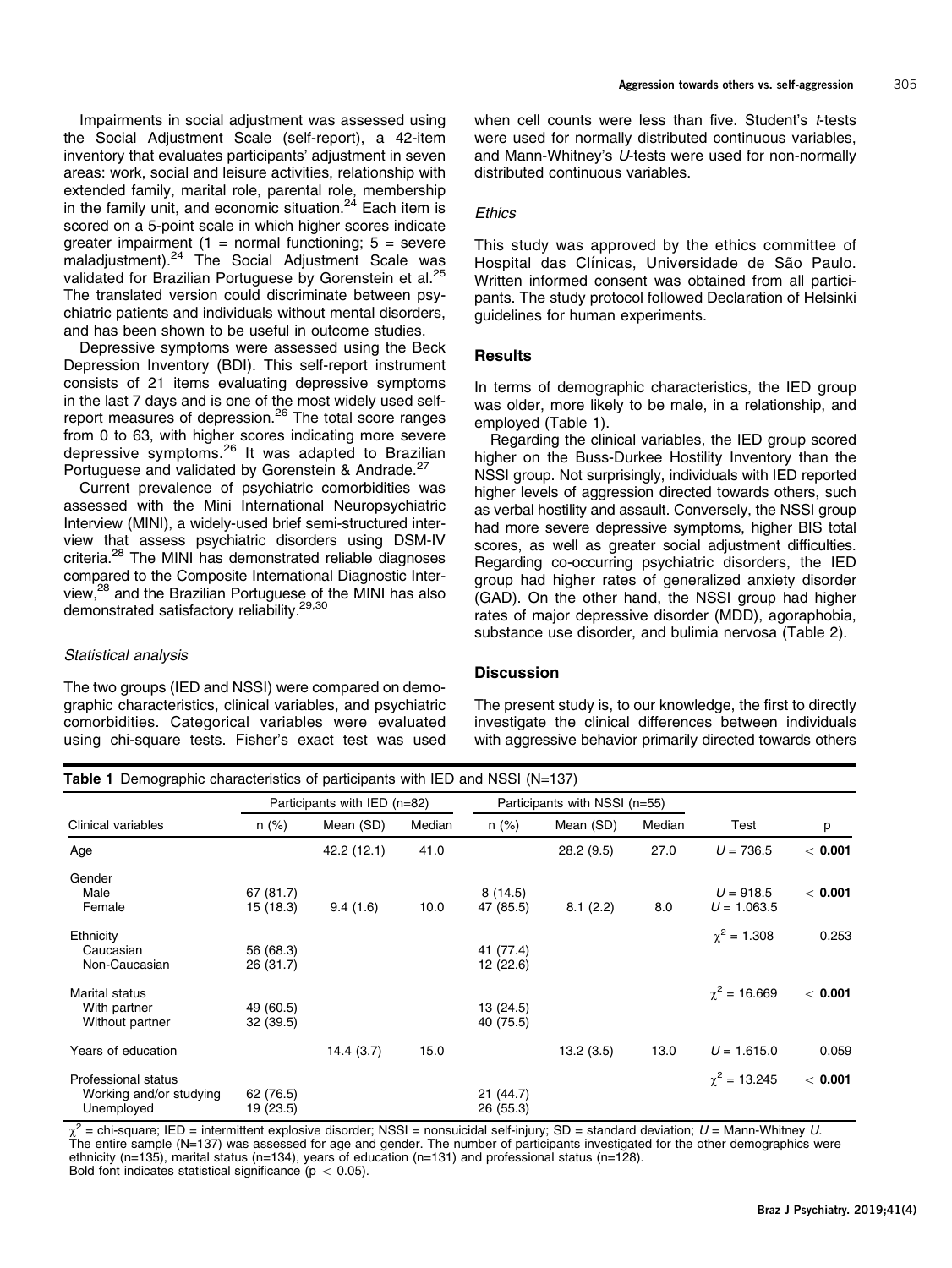<span id="page-3-0"></span>

| <b>Table 2</b> Clinical comparison between participants with IED and NSSI (N=137) |                              |             |        |                               |             |        |                                      |         |  |  |  |
|-----------------------------------------------------------------------------------|------------------------------|-------------|--------|-------------------------------|-------------|--------|--------------------------------------|---------|--|--|--|
|                                                                                   | Participants with IED (n=82) |             |        | Participants with NSSI (n=55) |             |        |                                      |         |  |  |  |
| Clinical variables                                                                | $n$ (%)                      | Mean (SD)   | Median | $n (\%)$                      | Mean (SD)   | Median | Test*                                | p       |  |  |  |
| <b>BDHI</b>                                                                       |                              |             |        |                               |             |        |                                      |         |  |  |  |
| Verbal hostility                                                                  |                              | 10.1(2.1)   | 10.0   |                               | 7.7(3.4)    | 8.0    | $U = 944.0$                          | < 0.001 |  |  |  |
| Assault                                                                           |                              | 6.3(1.6)    | 7.0    |                               | 4.5(2.3)    | 4.0    | $U = 918.5$                          | < 0.001 |  |  |  |
| Irritability                                                                      |                              | 9.4(1.6)    | 10.0   |                               | 8.1(2.2)    | 8.0    | $U = 1,063.5$                        | 0.001   |  |  |  |
| Negativism                                                                        |                              | 3.4(1.3)    | 4.0    |                               | 2.6(1.5)    | 3.0    | $U = 1,178.0$                        | 0.007   |  |  |  |
| Resentment                                                                        |                              | 5.5(1.8)    | 6.0    |                               | 5.8(1.8)    | 6.0    | $U = 1,491.5$                        | 0.362   |  |  |  |
| Guilt                                                                             |                              | 6.8(1.8)    | 7.0    |                               | 6.8(2.2)    | 7.0    | $U = 1,605.0$                        | 0.779   |  |  |  |
| Suspicion                                                                         |                              | 6.7(2.1)    | 7.0    |                               | 6.3(2.2)    | 6.0    | $U = 1,493.0$                        | 0.369   |  |  |  |
| Indirect hostility                                                                |                              | 6.4(1.3)    | 7.0    |                               | 5.6(1.9)    | 6.0    | $U = 1,250.5$                        | 0.023   |  |  |  |
| Total score                                                                       |                              | 54.6(8.1)   | 56.0   |                               | 47.5 (11.0) | 50.0   | $U = 1,027.5$                        | 0.001   |  |  |  |
| <b>BIS total score</b>                                                            |                              | 72.7 (11.2) | 71.0   |                               | 79.4 (11.8) | 80.0   | $t = -3.218$                         | 0.002   |  |  |  |
| <b>SAS</b> total score                                                            |                              | 2.3(0.5)    | 2.3    |                               | 2.8(0.6)    | 2.7    | $t = -4.306$                         | < 0.001 |  |  |  |
| <b>BDI</b> total score                                                            |                              | 19.1(9.8)   | 19.0   |                               | 29.1 (12.8) | 33.0   | $t = -5.052$                         | < 0.001 |  |  |  |
| <b>MINI</b>                                                                       |                              |             |        |                               |             |        |                                      |         |  |  |  |
| Any psychiatric co-morbidity                                                      | 58 (80.6)                    |             |        | 31 (88.6)                     |             |        | Fisher's                             | 0.412   |  |  |  |
| Number of psychiatric co-morbidities                                              |                              | 2.1(2.1)    | 1.0    |                               | 2.4(1.7)    | 2.0    | $U = 1,017.5$                        | 0.100   |  |  |  |
| Major depressive disorder                                                         | 28 (37.3)                    |             |        | 28 (71.8)                     |             |        | $\chi^2$ = 16.906                    | < 0.001 |  |  |  |
| Bipolar disorder                                                                  | 20 (26.3)                    |             |        | 4(10.3)                       |             |        | Fisher's                             | 0.054   |  |  |  |
| Dysthymia                                                                         | 9(12.0)                      |             |        | 4(10.5)                       |             |        | Fisher's                             | 1.000   |  |  |  |
| Generalized anxiety disorder                                                      | 38 (50.7)                    |             |        | 7(17.9)                       |             |        | $\chi^2$ = 11.406                    | 0.001   |  |  |  |
| Agoraphobia                                                                       | 14 (18.4)                    |             |        | 14 (35.9)                     |             |        | $\chi^2 = 4.274$<br>$\chi^2 = 2.153$ | 0.039   |  |  |  |
| Social phobia                                                                     | 11 (14.5)                    |             |        | 10(25.6)                      |             |        |                                      | 0.142   |  |  |  |
| Panic disorder                                                                    | 9(11.8)                      |             |        | 8(20.5)                       |             |        | $\chi^2$ = 1.538                     | 0.215   |  |  |  |
| Obsessive-compulsive disorder                                                     | 7(9.2)                       |             |        | 4(10.3)                       |             |        | Fisher's                             | 1.000   |  |  |  |
| Post-traumatic stress disorder                                                    | 2(2.6)                       |             |        | 4(10.8)                       |             |        | Fisher's                             | 0.089   |  |  |  |
| Alcohol use disorder                                                              | 14 (18.4)                    |             |        | 4(10.5)                       |             |        | Fisher's                             | 0.414   |  |  |  |
| Substance use disorder                                                            | 5(6.7)                       |             |        | 8(21.1)                       |             |        | Fisher's                             | 0.031   |  |  |  |
| Bulimia nervosa                                                                   | 1(1.3)                       |             |        | 4(10.5)                       |             |        | Fisher's                             | 0.043   |  |  |  |
| Anorexia nervosa                                                                  | 0(0.0)                       |             |        | 1(2.7)                        |             |        | Fisher's                             | 0.330   |  |  |  |
|                                                                                   |                              |             |        |                               |             |        |                                      |         |  |  |  |

w<sup>2</sup> = chi-square; BDHI = Buss-Durkee Hostility Inventory; BDI = Beck Depression Inventory; BIS = Barratt Impulsiveness Scale; IED =  $\chi^2$  = chi-square; BDHI = Buss-Durkee Hostility Inventory;  $\text{BDI}$  = beck Depression Inventory, Dio – Darratt inpurcenced Users,  $\chi^2$  = nonsuicidal intermittent explosive disorder; IED = intermittent explosive disord self-injury; NSSI = nonsuicidal self-injury; SAS = Social Adjustment Scale; SD = standard deviation;  $U =$  Mann-Whitney U. Total individuals assessed for the clinical variables: BDHI, n=120; BIS, n=130; SAS Self-Report, n=125; BDI, n=130; and MINI,  $n = 114$ 

Bold font indicates statistical significance ( $p < 0.05$ ).

\* Fisher's exact test was used when expected cell counts were less than 5.

(IED) and individuals with aggressive behavior primarily directed towards the self (NSSI). Several differences were found between the two subtypes of aggression, and some of our findings could have potential treatment implications. First, there were significant demographic differences between the groups. Second, the NSSI group had higher rates of psychiatric co-morbidities, including severe depressive symptoms and higher rates of MDD than the IED group. Third, the NSSI group reported poorer social adjustment than the IED group. Finally, the IED group had a higher prevalence of GAD than the NSSI group. These findings may provide insight for the development of tailored interventions for different subtypes of aggressive behavior (i.e., aggression directed towards others vs. aggression directed towards the self).

#### Differences in demographic characteristics

We found that individuals in the IED group were older and more likely to be male than those in the NSSI group. This age difference might be a result of discrepancies in the duration of the two disorders. The age of onset for NSSI is around 16 years. However, at age 20, half of the individuals tend to remit from self-injurious behaviors.<sup>[31](#page-5-0)</sup> The onset of IED is also during adolescence, with a mean age of onset between 14.0 and 1[6](#page-5-0).2.<sup>6[,32](#page-6-0)</sup> In contrast to NSSI, however, IED persists longer.<sup>[6,](#page-5-0)[33](#page-6-0)</sup> Kessler et al.<sup>[6](#page-5-0)</sup> observed a mean duration of approximately 12 years for IED. In addition, IED may be considered a more egosyntonic disorder, $32$  and thus individuals with IED may seek treatment later, which may account for the age difference between the groups in our study.

In terms of gender differences, our findings are consistent with previous studies in that males tend to present more aggression directed towards others than females.<sup>[34](#page-6-0)</sup> Male aggression towards others may be rooted in evolutionary traits related to fighting, survival and reproduction.<sup>34</sup> In addition, testosterone has been found to decrease the amygdala-prefrontal coupling, which may affect emotional processing in males and tend to increase aggression directed towards others.<sup>35</sup>

Our findings also suggest that there is a need to reduce the time between IED onset and treatment seeking. Corroborating this, our results indicate that although IED onset is in adolescence, $6,32$  $6,32$  individuals seek treatment only in their early forties. Increased awareness that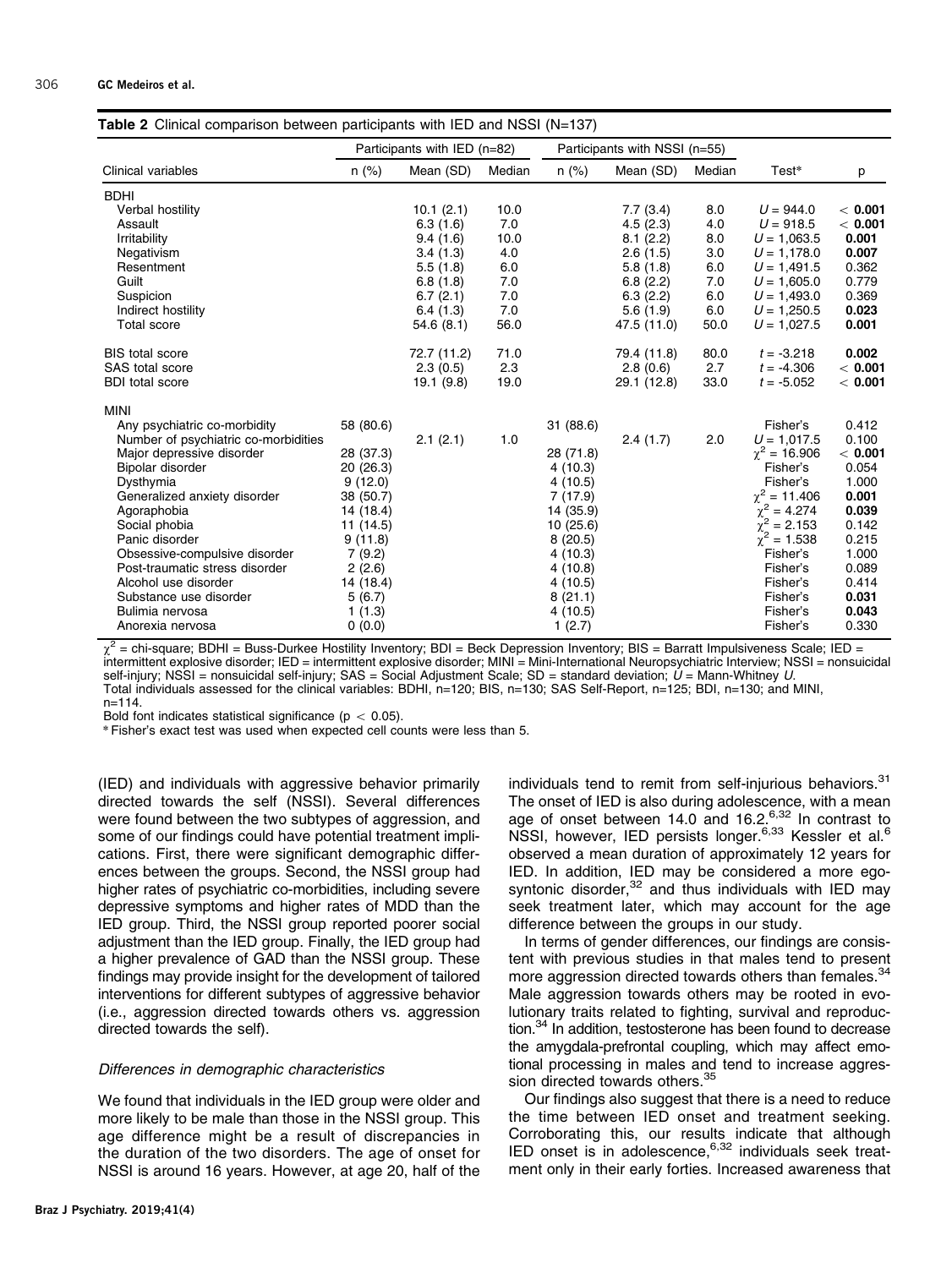there is treatment for aggressive behavior may increase treatment-seeking behavior and reduce the negative consequences of aggression directed towards others.

# Depressive symptoms and rates of major depressive disorder (MDD)

We found more severe depressive symptoms (measured by the BDI) and a higher prevalence of MDD in individuals with NSSI than IED. Although, individuals with IED have higher rates of MDD than the general population, [6,9](#page-5-0)[,36](#page-6-0) MDD prevalence in the IED group was less than half that of the NSSI group. In addition, MDD was not only more frequent, but also more severe in individuals with NSSI. Depressed participants with NSSI had a mean BDI score of 29.9 (standard deviation [SD] = 11.8), while depressed participants with IED had an average score of  $21.1$  (SD = 10.2),  $p < 0.001$ . These results suggest that depression may be a particularly important co-morbidity in individuals with NSSI. This finding converges with the literature, which reports an association between NSSI and negative emotions, specifically that self-injurious behavior may briefly attenuate negative affect.<sup>[9,10](#page-5-0)</sup> Thus, it is plausible that individuals engage in NSSI to cope with their depression. As such, it may be important to manage depression symptoms to reduce self-injurious behavior. To this end, pharmacological and psychotherapeutic interventions focused on depressive manifestations might facilitate NSSI treatment. Moreover, the development of coping skills to deal with depressive symptoms in a more adaptable manner may be particularly useful.

#### Social adjustment

In the present study, the NSSI group reported poorer social adjustment than the IED group. There are several potential explanations for this finding. One possibility is that individuals with poorer social adjustment are more vulnerable to developing self-injurious behavior. Another possibility is that NSSI causes more negative consequences in global functioning and adjustment than IED. It is also possible that self-aggression further deteriorates the social adjustment of individuals with NSSI (i.e., a combination of the two factors). Corroborating these findings, previous studies have found that interpersonal difficulties may be a core component of social adjustment and functionality problems in NSSI.<sup>9[,37](#page-6-0)</sup> Therefore, therapeutic interventions focused on improving problem-solving strategies and interpersonal skills may be particularly helpful. Furthermore, peer-support and group psychotherapy may create a supportive environment in which individuals can share common concerns such as stigma and interperso-nal difficulties.<sup>[38](#page-6-0)</sup>

#### Prevalence of generalized anxiety disorder (GAD)

The IED group had a higher prevalence of GAD than the NSSI group. Previous studies have suggested that GAD is the most strongly associated psychiatric comorbidity with IED.<sup>[6](#page-5-0)</sup> One potential reason for the association between IED and GAD could be that the two disorders



Figure 1 Level of hostile behavior (measured by Buss-Durkee Hostility Inventory) in participants with intermittent explosive disorder with and without co-occurring generalized anxiety disorder (GAD) ( $n=72$  [sample sizes with GAD = 36; without  $GAD = 36$ ]). There were no demographic differences between subjects with and without GAD.

share similar clinical and neurobiological aspects, includ-ing: a hyper-active amygdala,<sup>[38,39](#page-6-0)</sup> overstimulation of the adrenergic system, irritability, racing thoughts, $2,3,9$  and an association with the fight-or-flight response.<sup>[39](#page-6-0)</sup> In the present study, individuals with comorbid IED and GAD had higher mean and median hostility scores than individuals who had IED without comorbid GAD (Figure 1). Conversely, anxiety symptoms in NSSI appear to have a different clinical and neurobiological basis in that they appear to be more self-directed, internalizing and associated with self-criticism.[36](#page-6-0) According to Thompson & Zuroff, $40$  self-criticism is associated with low self-esteem, neuroticism and an avoidant conflict management style. Neuroimaging studies have also suggested that selfcriticizing anxiety may be associated with increased activity in the dorsal anterior cingulate and the lateral prefrontal cortex.<sup>41</sup>

Our study suggests that comorbid GAD appears to increase the severity of aggression directed toward others. Some treatments that may address IED and GAD simultaneously include selective serotonin reuptake inhibitors, exercise, communication skills to improve interpersonal relationships, and managing alcohol/substance use disorders. $4,42,43$  $4,42,43$ 

#### Limitations

Our study should be interpreted in light of its limitations. First, it did not include healthy controls and, thus, we could not compare individuals with IED and NSSI to individuals without these clinical disorders. Nevertheless, our main goal was to investigate the clinical differences between aggression directed towards others and aggression directed towards the self. Despite the absence of healthy controls, our findings provide important insight into the different subtypes of aggression. Second, since our sample consisted of treatment-seeking participants, it may not be representative of the general population, and caution is needed when generalizing our results. That said,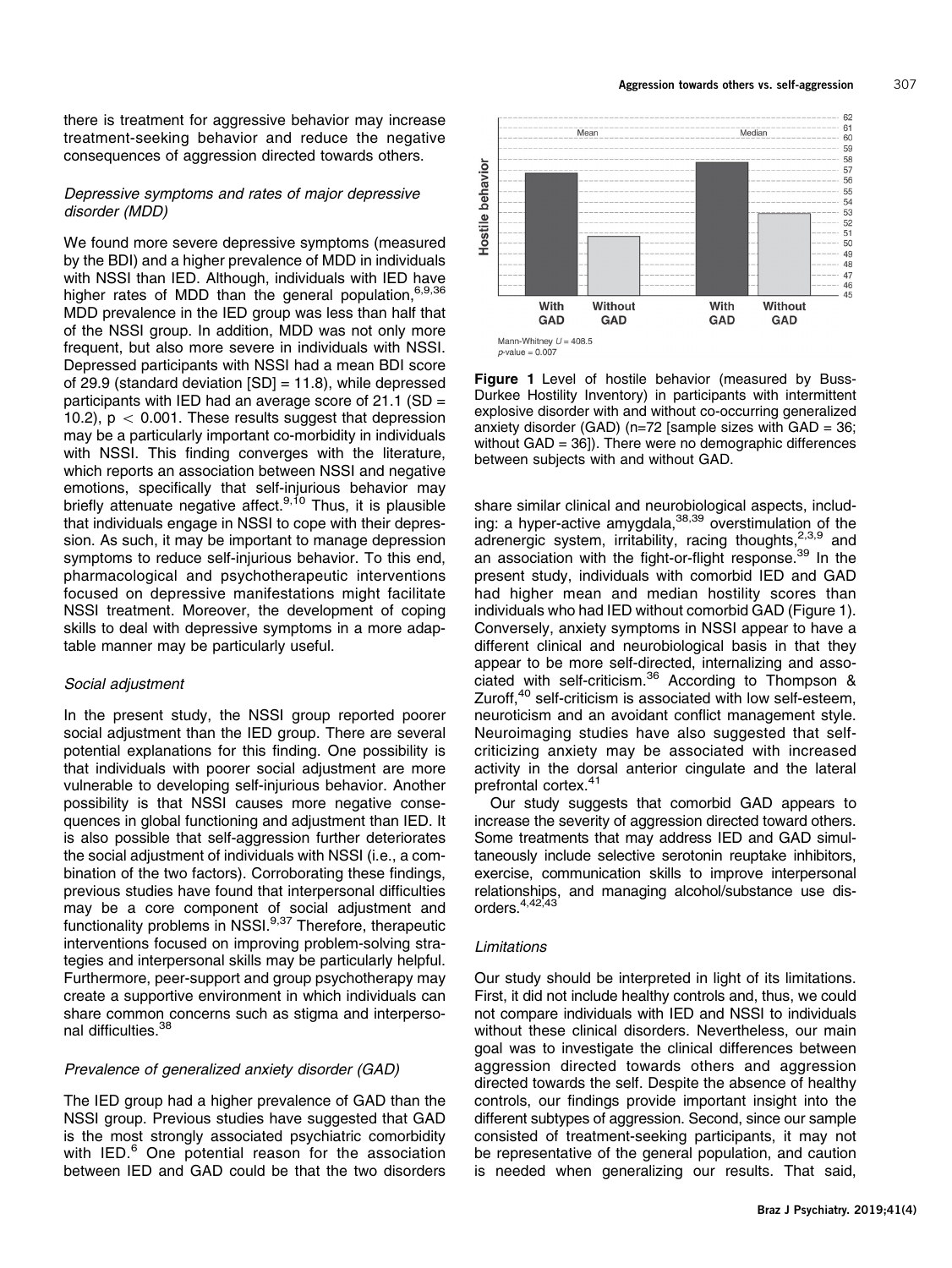<span id="page-5-0"></span>participants were recruited in a typical treatment setting and, thus, our findings could have high clinical utility. Third, we excluded individuals with both  $IED + NSS$ I due to the small sample size (n=3). Examining differences between individuals with IED, or NSSI and both IED  $+$ NSSI would be informative and a potential avenue for future research. Finally, it was beyond the scope of the paper to examine variables that mediate/moderate the effects between our variables of interest. However, such research would be highly informative and provide more insight into the relationship between pathological aggression (others, self) and its clinical characteristics.

# **Conclusions**

The present study found several clinical differences between individuals with aggression predominantly directed towards others (IED) and individuals with aggression primarily directed towards the self (NSSI). Our results may provide important insight for the development of tailored interventions for specific subtypes of aggression. For example, individuals with NSSI may particularly benefit from a better management of depressive symptoms and difficulties in social adjustment. On the other hand, treatments for individuals with IED may wish to target comorbid GAD in conjunction with the aggressive behavior. Indeed, such tailored interventions may help increase treatment efficacy for different subtypes of aggression.

#### **Disclosure**

EFC is a member of the Scientific Advisory Board of Azevan Pharmaceuticals, Inc. HT receives compensation from the Caixa Econômica Federal to develop responsible gambling interventions. The other authors report no conflicts of interest.

#### **References**

- 1 World Health Organization (WHO). The world health report 2002: reducing risks, promoting healthy life [Internet]. 2002 [cited 2018 Aug 29].<http://www.who.int/whr/2002/en/>
- 2 Siever LJ. Neurobiology of aggression and violence. Am J Psychiatry. 2008;165:429-42.
- 3 Coccaro EF. Intermittent explosive disorder as a disorder of impulsive aggression for DSM-5. Am J Psychiatry. 2012;169:577-88.
- 4 Medeiros GC, Leppink E, Seger L, Costa AM, Bernardo C, Tavares H. Impulsive aggression in Brazil: losing opportunities to intervene. Rev Bras Psiquiatr. 2015;37:177-8.
- 5 Grant JE, Atmaca M, Fineberg NA, Fontenelle LF, Matsunaga H, Janardhan Reddy YC, et al. Impulse control disorders and ''behavioural addictions'' in the ICD-11. World Psychiatry. 2014;13:125-7.
- 6 Kessler RC, Coccaro EF, Fava M, Jaeger S, Jin R, Walters E. The prevalence and correlates of DSM-IV intermittent explosive disorder in the national comorbidity survey replication. Arch Gen Psychiatry. 2006;63:669-78.
- 7 Viana MC, Andrade LH. Lifetime prevalence, age and gender distribution and age-of-onset of psychiatric disorders in the São Paulo metropolitan area, Brazil: results from the São Paulo megacity mental health survey. Rev Bras Psiquiatr. 2012;34:249-60.
- 8 Seger L, Costa AM, Bernardo CF, Morillo J, Santos ND, Medeiros GC. Transtorno explosivo intermitente. In: Tavares H, Abreu CN, Seger L, Mariani MMC, Filomensky TZF, editores. Psiquiatria, saúde mental e a clínica da impulsividade. São Paulo: Manole; 2015. p. 87-102.
- 9 American Psychiatric Association. Diagnostic and Statistical Manual of Mental Disorders, Fifth Edition (DSM-5). Arlington: American Psychiatric Publishing; 2013.
- 10 In-Albon T, Ruf C, Schmid M. Proposed diagnostic criteria for the DSM-5 of nonsuicidal self-injury in female adolescents: diagnostic and clinical correlates. Psychiatry J. 2013;2013:159208.
- 11 Wilkinson P. Non-suicidal self-injury. Eur Child Adolesc Psychiatry. 2013;22:S75-9.
- 12 Swannell SV, Martin GE, Page A, Hasking P, St John NJ. Prevalence of nonsuicidal self-injury in nonclinical samples: systematic review, meta-analysis and meta-regression. Suicide Life Threat Behav. 2014;44:273-303.
- 13 McCloskey MS, Look AE, Chen EY, Pajoumand G, Berman ME. Nonsuicidal self-injury: relationship to behavioral and self-rating measures of impulsivity and self-aggression. Suicide Life Threat Behav. 2012;42:197-209.
- 14 Costa AM, Medeiros GC, Redden S, Grant JE, Tavares H, Seger L. Cognitive-behavioral group therapy for intermittent explosive disorder: description and preliminary analysis. Rev Bras Psiquiatr. 2018;40:316-9.
- 15 Guerdjikova AI, Gwizdowski IS, McElroy SL, McCullumsmith C, Suppes P. Treating nonsuicidal self-injury. Curr Treat Options Psychiatry. 2014;1:325-34.
- 16 Cordás TA, Tavares H, Calderoni DM, Stump GV, Ribeiro RB. Oxcarbazepine for self-mutilating bulimic patients. Int J Neuropsychopharmacol. 2006;9:769-71.
- 17 First MB, Spitzer RL, Gibbon MW, Williams JB. Structured clinical interview for DSM-IV axis I disorders. New York: New York State Psychiatric Institute; 1995.
- 18 Lloyd EE, Kelley ML, Hope T. Self-mutilation in a community sample of adolescents: descriptive characteristics and provisional prevalence rates. In: Annual Meeting of the Society for Behavioral Medicine; 1997; New Orleans, EUA.
- 19 Nicoli de Mattos C, Kim HS, Requião MG, Marasaldi RF, Filomensky TZ, Hodgins DC, et al. Gender differences in compulsive buying disorder: assessment of demographic and psychiatric co-morbidities. PloS One. 2016;11:e0167365.
- 20 Kim HS, Christianini AR, Bertoni D, de Oliveira MD, Hodgins DC, Tavares H. Kleptomania and co-morbid addictive disorders. Psychiatry Res. 2017;250:35-7.
- 21 Fernandez E, Day A, Boyle GJ. Measures of anger and hostility in adults. In: Boyle G, Saklofske D, Matthews G, editors. Measures of personality and social psychological constructs. Cambridge: Academic Press; 2015. p. 74-100.
- 22 Patton JH, Stanford MS, Barratt ES. Factor structure of the Barratt impulsiveness scale. J Clin Psychol. 1995;51:768-74.
- 23 Malloy-Diniz LF, Mattos P, Leite WB, Abreu N, Coutinho G, Paula JJ, et al. Tradução e adaptação cultural da Barratt impulsiveness scale (BIS-11) para aplicação em adultos brasileiros. J Bras Psiquiatr. 2010;59:99-105.
- 24 Weissman MM, Bothwell S. Assessment of social adjustment by patient self-report. Arch Gen Psychiatry. 1976;33:1111-5.
- 25 Gorenstein C, Moreno RA, Bernik MA, Carvalho SC, Nicastri S, Cordás T, et al. Validation of the Portuguese version of the social adjustment scale on Brazilian samples. J Affect Disord. 2002;69:167-75.
- 26 Beck AT, Steer RA, Carbin MG. Psychometric properties of the Beck depression inventory: twenty-five years of evaluation. Clin Psychol Rev. 1988;8:77-100.
- 27 Gorenstein C, Andrade L. Validation of a Portuguese version of the Beck depression inventory and state-trait anxiety inventory in Brazilian subjects. Braz J Med Biol Res. 1996;29:453-7.
- 28 Lecrubier Y, Sheehan DV, Weiller E, Amorim P, Bonora I, Sheehan KH, et al. The Mini International Neuropsychiatric Interview (MINI): a short diagnostic structured interview: reliability and validity according to the CIDI. Eur Psychiatry. 1997;12:224-31.
- 29 Amorim P. Mini International Neuropsychiatric Interview (MINI): validação de entrevista breve para diagnóstico de transtornos mentais. Rev Bras Psiquiatr. 2000;22:106-15.
- 30 de Azevedo Marques JM, Zuardi AW. Validity and applicability of the Mini International Neuropsychiatric Interview administered by family medicine residents in primary health care in Brazil. Gen Hosp Psychiatry. 2008;30:303-10.
- 31 Klonsky ED. Non-suicidal self-injury in United States adults: prevalence, sociodemographics, topography and functions. Psychol Med. 2011;41:1981-6.